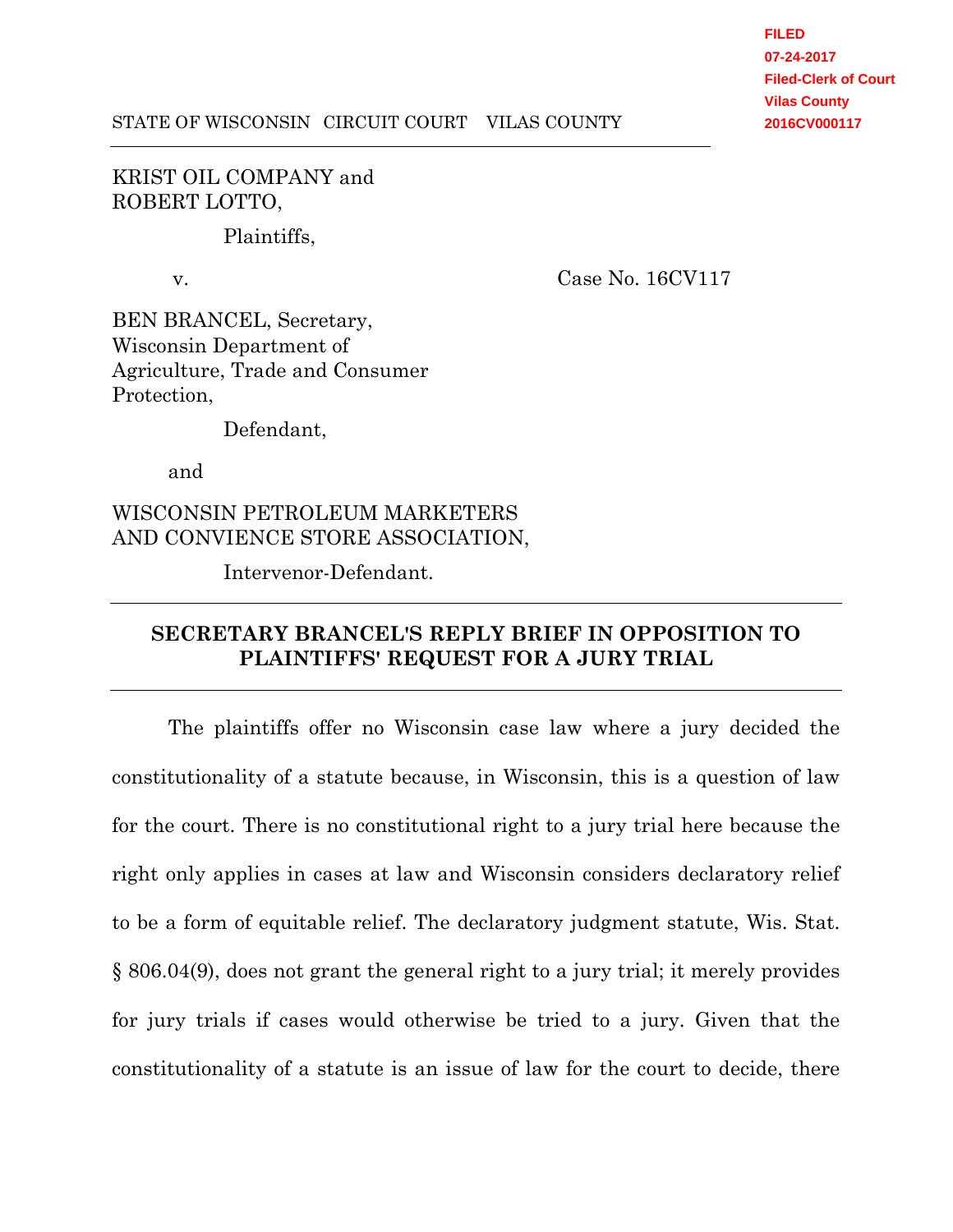are simply are no factual issues for a jury to resolve in this case. The absence of Wisconsin cases supporting the plaintiffs' position speaks volumes because, if their argument were correct, then there would be abundant authority for the proposition that juries are to decide the constitutionality of statutes.

# **I. Under Wisconsin law, requests for injunctive and declaratory relief are equitable claims in which there is no right a jury trial.**

As the defendant pointed out in his initial brief, the right to a jury trial attaches to "all cases at law," Wis. Const. art. I, § 5, meaning that "[w]hen equitable relief is requested, there is no constitutional right to a jury trial." *In re Marriage of Zabel v. Zabel*, 210 Wis. 2d 336, 345, 565 N.W.2d 240 (Ct. App. 1997). The *Zabel* decision makes clear that a right to a jury trial is not created by adding a request for declaratory relief to a claim for injunctive relief. In the case, the plaintiff sought both "an order enjoining [the third-party defendant] from disposing of the proceeds of any sale of the disputed property" and "an order setting aside the deed and declaring the deed 'illegal as a sham transaction.'" *Id.* at 344–45. The Court of Appeals held that these "requests involve injunctive and declaratory relief, which are equitable in nature." *Id.* at 345. As a result, there was no right to a jury trial because "the claims contained and relief requested in the third-party complaint are equitable in nature." *Id.*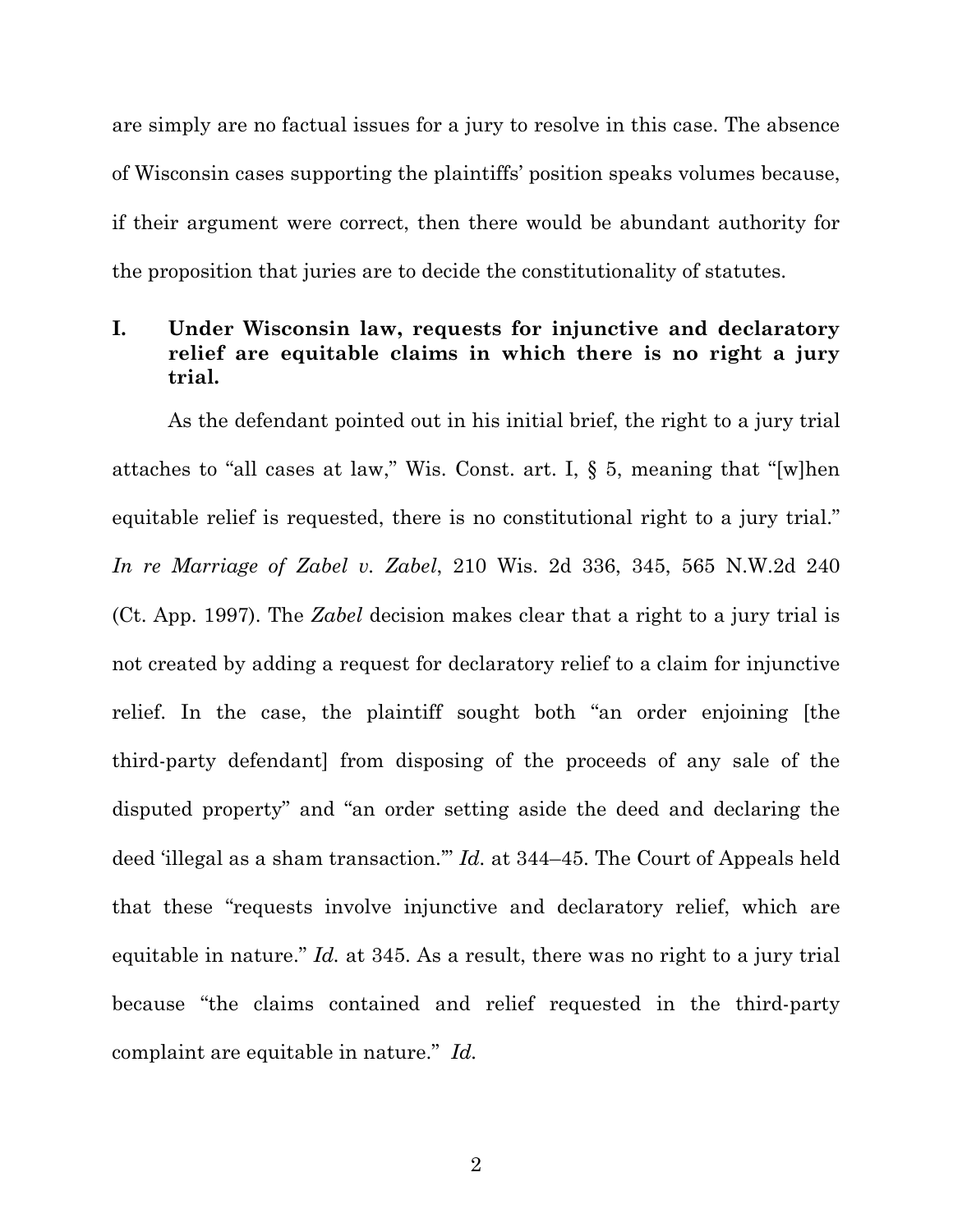Contrary to the plaintiffs' contentions, Wisconsin courts have always treated requests for declaratory relief as equitable in nature. *See Ross v. Honey Lake Prot. & Rehab. Dist.*, 166 Wis. 2d 739, 745 n.2, 480 N.W.2d 795 (Ct. App. 1992) ("An action for declaratory relief is essentially equitable in character."); *Belanger v. Local Div. No. 1128*, 256 Wis. 274, 278, 40 N.W.2d 504 (1949) (same); *Morris v. Ellis*, 221 Wis. 307, 266 N.W. 921, 924 (1936) (same). While the plaintiffs rely on federal case law characterizing declaratory judgments as neither legal nor equitable, federal courts recognize that "Wisconsin courts regard a claim for declaratory relief as 'essentially equitable in nature," while "[t]he same is not true under federal law." *Kaeser Compressors, Inc. v. Compressor & Pump Repair Servs., Inc.*, 803 F. Supp. 2d 974, 975 (E.D. Wis. 2011) (quoting *Belanger*, 256 Wis. at 278).

## **II. The declaratory judgment statute does not grant the right to a jury trial on constitutional claims.**

The plain language of the declaratory judgment statute does not provide the right to a jury trial in this case. Instead, the statute merely provides that issues of fact "may be tried and determined in the same manner as issues of fact are tried and determined in other civil actions in the court in which the proceeding is pending." Wis. Stat. § 806.04(9). As explained in the defendants' opening brief, this provision provides for jury trials when the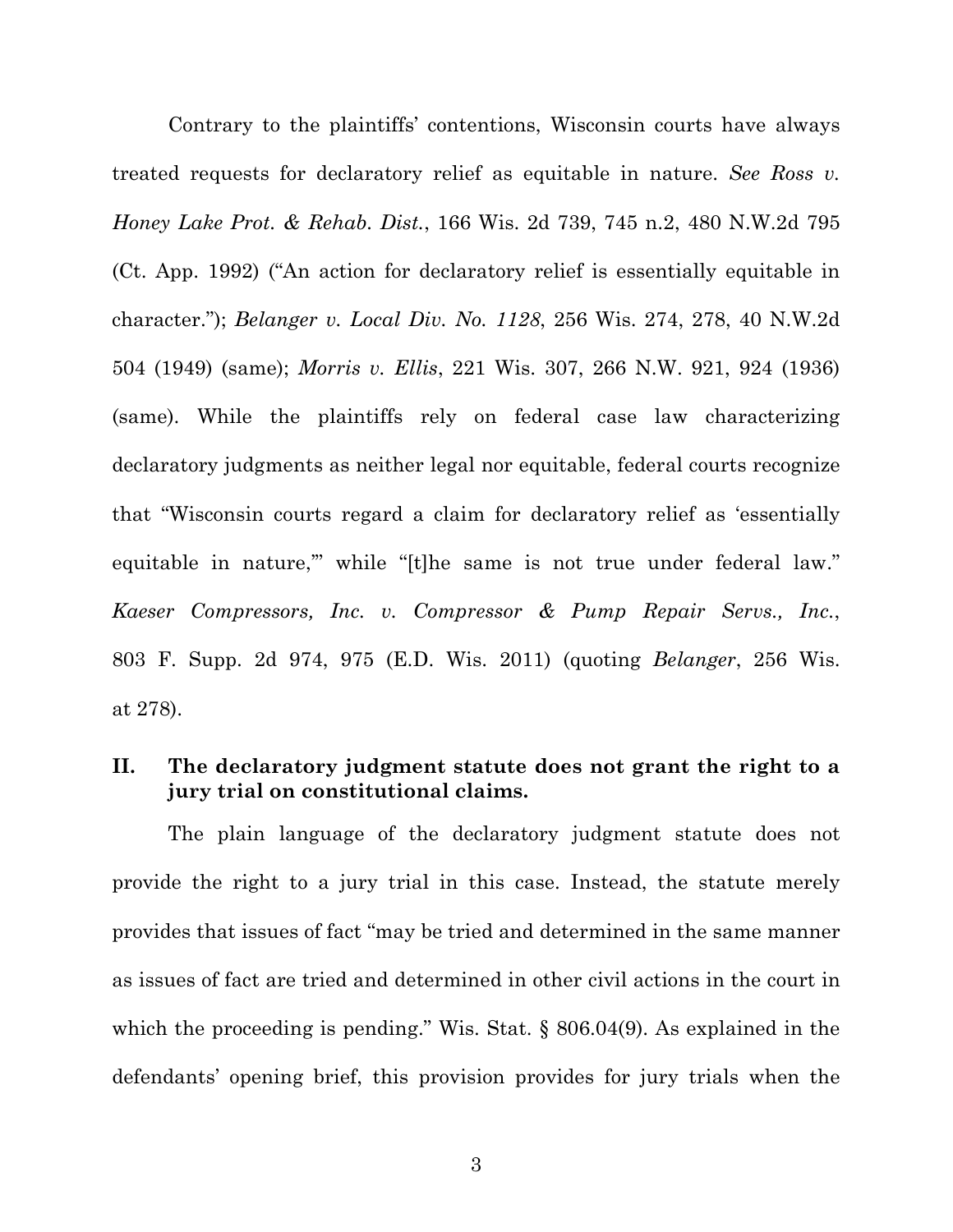declaratory judgment is sought in a case that would otherwise be tried to a jury, such as a case at law properly seeking damages. The statute does not otherwise grant a right to jury trial, which has been clear since Wisconsin adopted the Model Declaratory Judgment Act. As one of the drafters of the Act explained, "[t]here was no necessity for mention of jury trial in the Uniform Act except to give an assurance that the matter had not been overlooked and that the usual rules adopted by the state for the classification of civil issues and their trial were not intended to be interfered with." Edwin M. Borchard, *The Uniform Declaratory Judgments Act*, 18 Minn. L. Rev. 239, 255 (1934). As a result, Wis. Stat. § 806.04(9) does not provide a right to a jury trial beyond that already provided for in the Wisconsin Constitution.<sup>1</sup>

While the plaintiffs acknowledge that the question is governed by the plain language of Wis. Stat. § 806.04(9), they do not explain how the provision that issues of fact are to "be tried and determined in the same manner as issues of fact are tried and determined in other civil actions in the court in which the proceeding is pending" provides for a jury trial here. Civil actions encompass both "actions at law," for which there is a jury trial right

 $\overline{a}$ 

<sup>&</sup>lt;sup>1</sup> The Legislature can grant the right to jury trials by statute, Wis. Stat. § 805.01(1), but the plaintiffs have cited Wis. Stat. § 806.04(9) as the sole statutory source of their alleged right to a jury trial.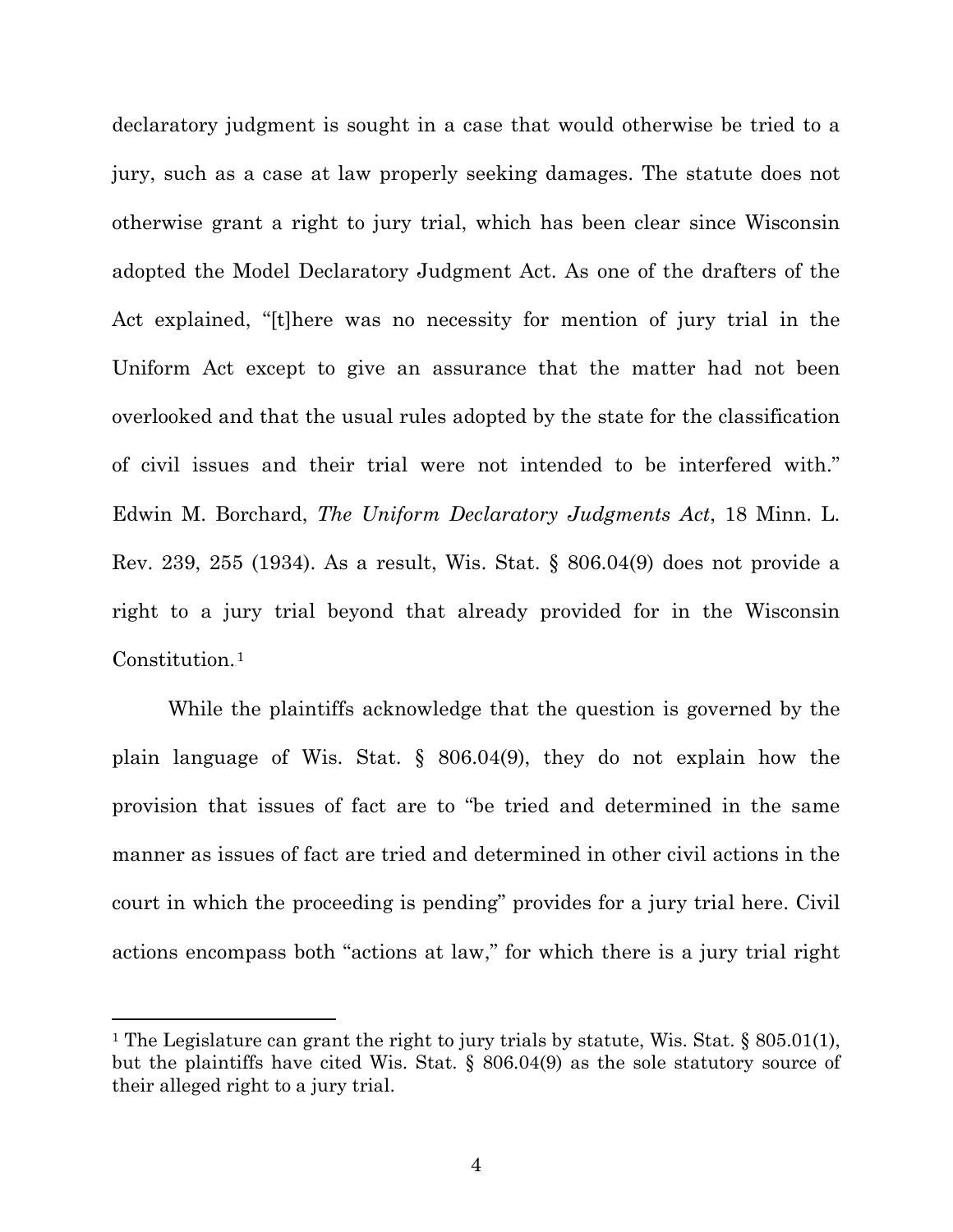under Wis. Const. art. I, § 5, and actions in equity, for which there is no such right. *E.g., Zabel*, 210 Wis. 2d at 345. If the plaintiffs were correct that the Legislature intended to provide for a jury trial on all fact issues arising in declaratory judgment actions, it would have simply said so in the statute. This court, however, must apply the statute as it is written.

The lack of support for plaintiffs' argument is confirmed by their failure to cite a single Wisconsin case where a jury acted as a factfinder in a case challenging the constitutionality of a statute. Thus, they have failed to establish that trial to a jury in this case would be in "the same manner as issues of fact are tried and determined in other civil actions in the court." Wis. Stat. § 806.04(9). As a practical matter, if the plaintiffs' interpretation of Wis. Stat. § 806.04(9) were correct, one would expect the Wisconsin reports to be littered with cases in which juries acted as factfinders in actions seeking declarations that statutes are unconstitutional. No such case exists because cases seeking declaratory and injunctive relief are tried to the court.

In fact, a trial to a jury would be contrary to Wisconsin law on how constitutional challenges to laws are adjudicated. In Wisconsin, juries do not decide the validity of statutes under the constitution. Instead, "[a] statute's constitutionality is a question of law that [the Supreme Court] reviews de novo." *Blake v. Jossart*, 2016 WI 57, ¶ 26, 370 Wis. 2d 1, 884 N.W.2d 484. Put another way, "[t]he interpretation of the Wisconsin Constitution and a

5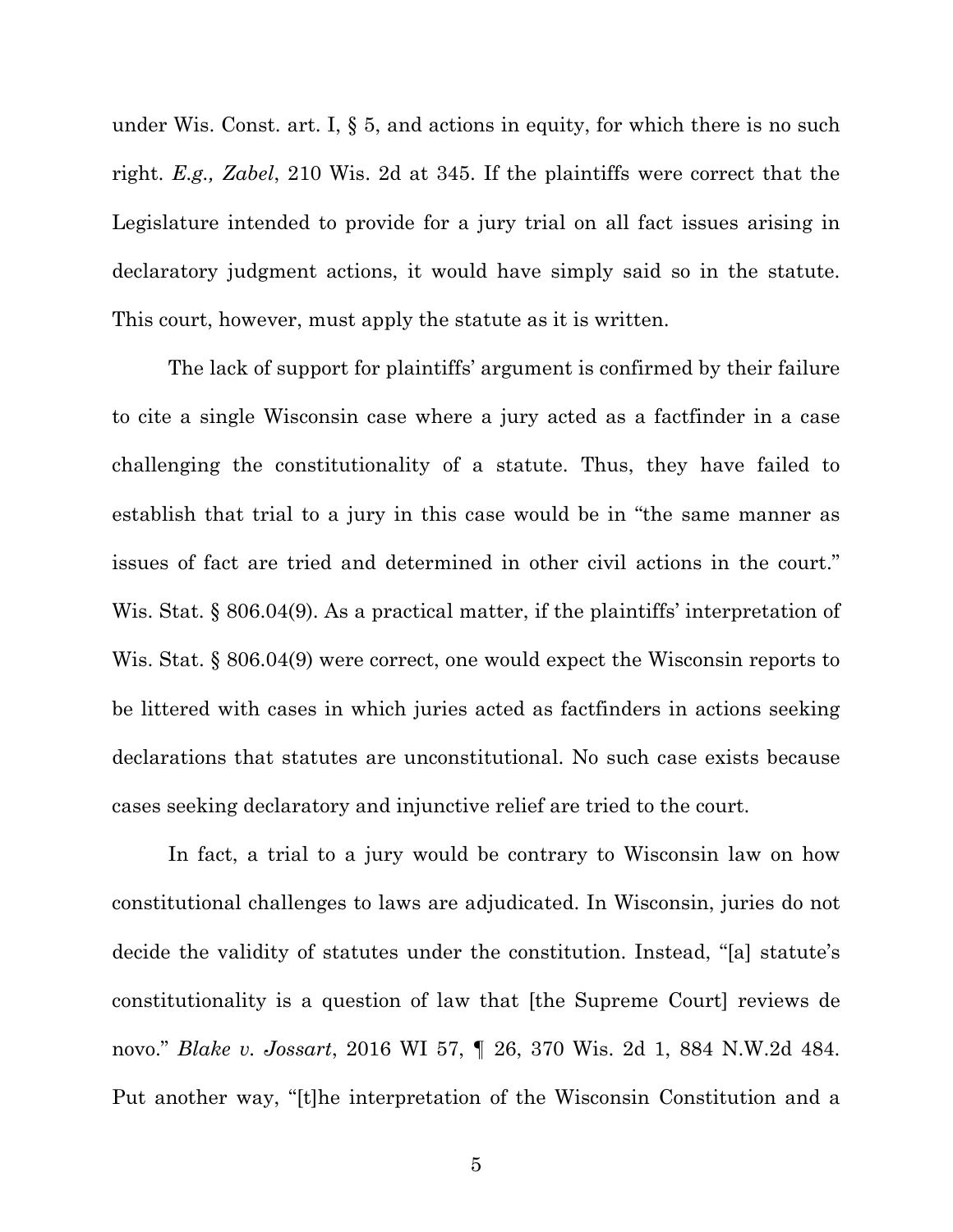determination of the constitutionality of a statute are ordinarily questions of law that [the Supreme Court] determines independently of the circuit court and court of appeals, but benefiting from their analyses." *Ferdon ex rel. Petrucelli v. Wis. Patients Comp. Fund*, 2005 WI 125, ¶ 58, 284 Wis. 2d 573, 701 N.W.2d 440. In these cases, the appellate courts decided the legal issue with no assistance from a jury and, more broadly, without deference to the lower courts. Given the *de novo* standard of review in these cases, Wis. Stat. § 806.04(9) does not even come into play because there is no "determination of an issue of fact" for a jury to perform.

Further, fact-finding by a jury is inconsistent with the legal standard Wisconsin courts apply in cases like this one. Economic regulations like the Minimum Markup Law are evaluated using the rational basis test. *E.g.*, *Tomczak v. Bailey*, 218 Wis. 2d 245, 262, 578 N.W.2d 166 (1998). Under that test, the law will be struck down only if it "it is patently arbitrary and bears no rational relationship to a legitimate government interest." *Blake*, 370 Wis 2d 1, ¶ 32 (quoting *Tomczak*, 218 Wis. 2d at 264). In this analysis, "*the court* seeks to determine whether a classification rationally advances a legislative objective. To do so, *the court* must identify or, if necessary, construct a rationale supporting the legislature's determination." *Id.* (emphasis added). Case law makes clear that the court determines whether a particular law advances the legislative objective (and must even construct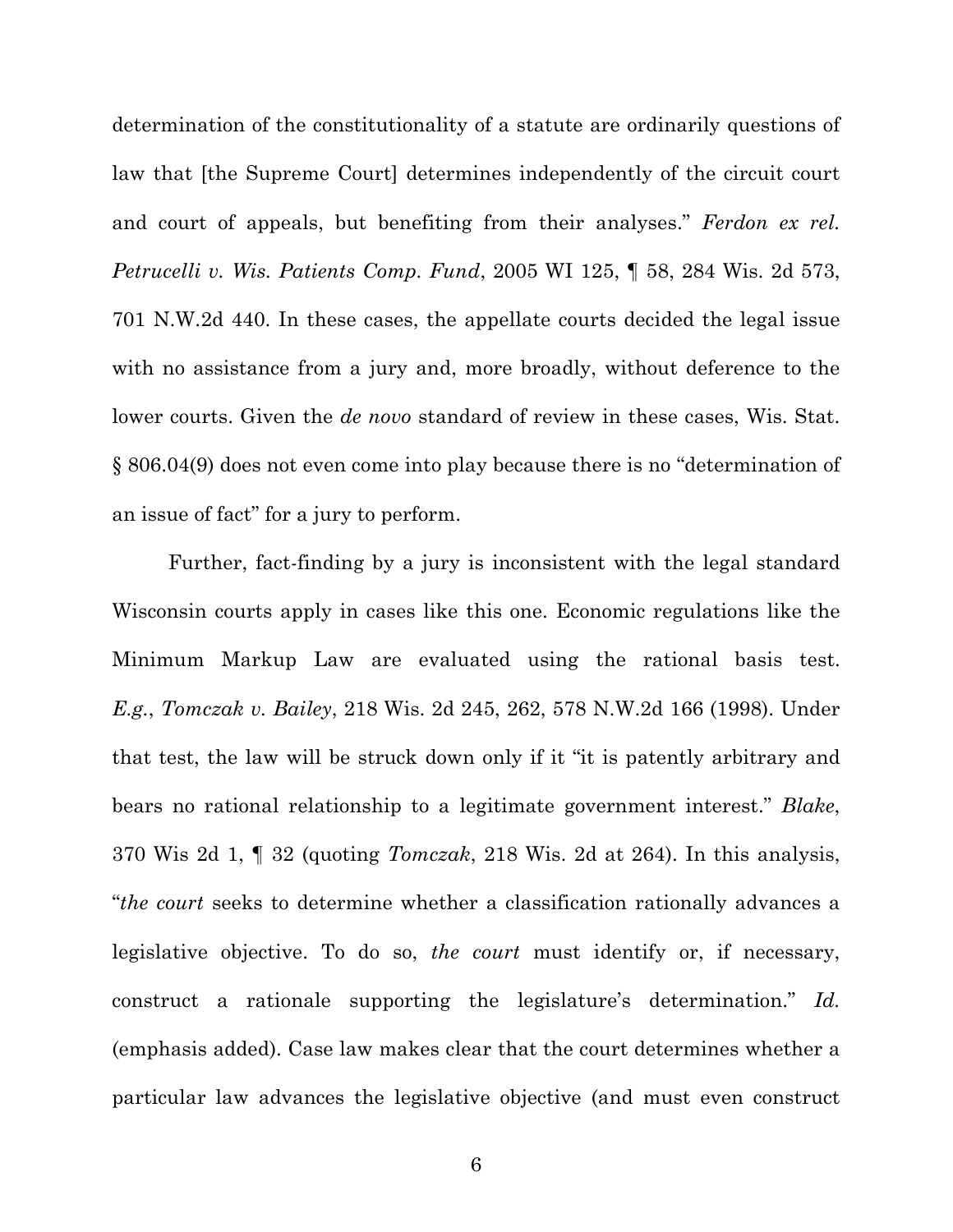rationales on which the Legislature might have acted). Wisconsin law does not contemplate using a jury to do so.

# **III. This case is a facial constitutional challenge, not an "inverted action" for a violation of the Minimum Markup Law.**

The plaintiffs are simply incorrect that this is an "inverted action" for a violation of the Minimum Markup Law. An "inverted law suit" is a declaratory judgment action "brought by one who would have been a defendant at common law." *Marseilles Hydro Power, LLC v. Marseilles Land & Water Co.*, 299 F.3d 643, 649 (7th Cir. 2002) (quoting *Owens–Illinois, Inc. v. Lake Shore Land Co.*, 610 F.2d 1185, 1189 (3d Cir. 1979)). For example, a potential defendant in a breach of contract claim for damages—where there is a right to a jury trial—could bring an "inverted law suit" in which it is the plaintiff in a declaratory judgment action seeking a declaration that it did not breach the contract. This was why a jury was used in *American Motorists Insurance Co. v. R & S Meats, Inc.*, 190 Wis. 2d 196, 200, 526 N.W.2d 791 (Ct. App. 1994), cited in the defendant's initial brief. In that case, the insured (R & S Meats) could have brought a breach of contract action against its insurer (American Motorists) for damages based on its failure to pay an insurance claim. Instead, the insurer (the potential defendant) sought a declaratory judgment that it was not responsible for the insurance claim. *Id.* This qualifies as an "inverted law suit" because it was a claim at law—a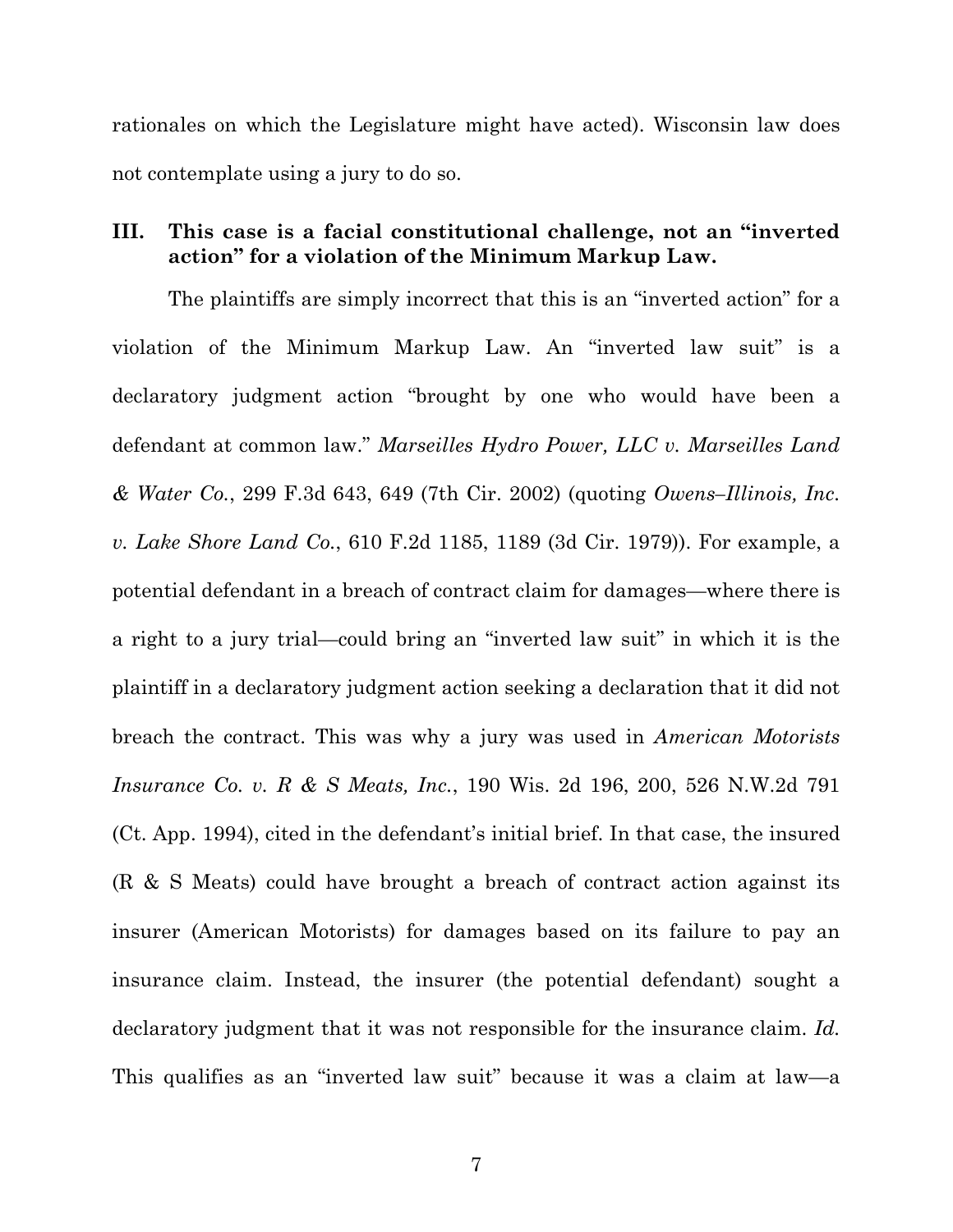contract claim for damages—brought by the party that would normally have been the defendant. The right to a jury trial was not lost because the potential defendant started a declaratory judgment action rather than waiting for the plaintiff to sue.

This concept has no application here. The plaintiffs rely on a case establishing that there is a right to a jury trial in a claim brought by a competitor under Wis. Stat. § 100.30(5m) for violating the Minimum Markup Law. *Village Food & Liquor Mart v. H & S Petroleum*, 2002 WI 92, 254 Wis. 2d 478, 647 N.W.2d 177. In this case, however, the plaintiffs are not would-be defendants in a claim under Wis. Stat. § 100.30(5m) attempting to establish their non-liability by declaratory judgment. Instead, plaintiffs are seeking a declaration and injunction that the entire Minimum Markup Law is unconstitutional. (Compl. 16 ¶¶ A–C.) As a result, this claim is not the "inverse" of a claim under Wis. Stat. § 100.30(5m). In addition, this argument also makes no sense for plaintiff Lotto, who is not a retailer and therefore cannot violate the Minimum Markup Law. (See Compl. ¶ 9.)

Further, the reason why the *Village Foods* court held there was a right to a jury trial under Wis. Stat. § 100.30(5m) does not apply here. The court granted a jury trial because "[t]he plaintiff in this case seeks monetary damages for loss sustained as a result of the unfair pricing. An action seeking money damages is one at law." 254 Wis. 2d 478, ¶ 33. In contrast, this case is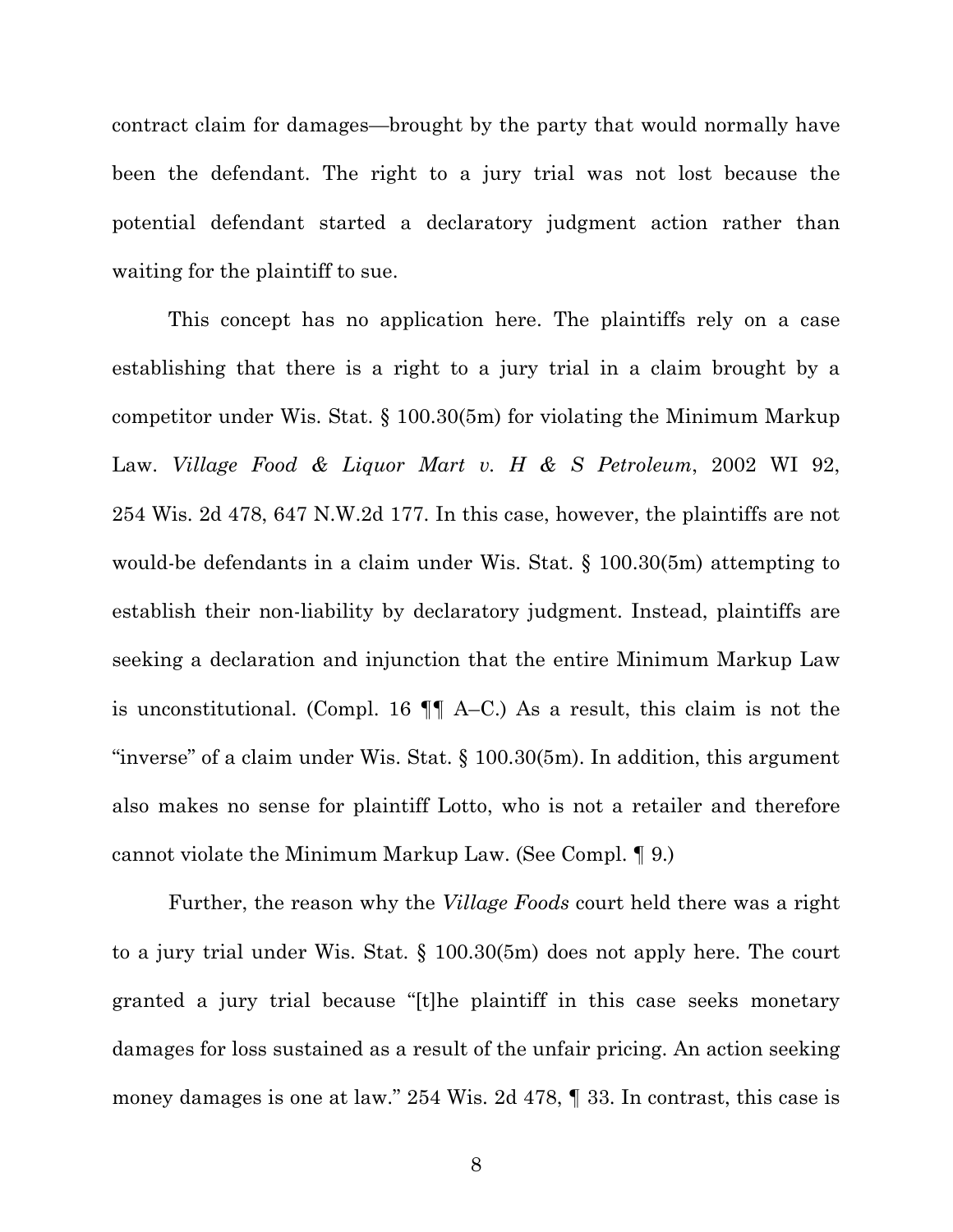not a "case at law" to which there is a right to a jury trial because the plaintiffs are not seeking, and cannot seek, monetary damages against the State, its arms, or its officials.

# **IV. The plaintiffs rely on inapposite federal cases holding there is a right to a jury trial when plaintiffs seek damages.**

While this issue is easily resolved under Wisconsin law, the plaintiffs support their contention by misstating federal law regarding the right to a jury trial. Federal law does not apply here to begin with. And, in any event, federal courts do not provide jury trials in cases which involve only declaratory and injunctive relief. In a case where the plaintiff was "seeking declaratory and injunctive relief, but not monetary damages," the Western District of Wisconsin held that "the plaintiff's right to the requested relief is determined by the court rather than a jury." *Greybuffalo v. Kingston*, 581 F. Supp. 2d 1034, 1048 (W.D. Wis. 2007), *amended* (Sept. 25, 2007). The *Greybuffalo* court was able to apply this straightforward rule in one paragraph.

The plaintiffs are incorrect when they claim federal courts have found it "impossible to apply" the rules regarding jury trial rights in declaratory judgment actions. (Pls.' Br. 5.) The plaintiffs confuse the issue by referring to *Gulfstream Aerospace Corp. v. Mayacamas Corp.*, 485 U.S. 271 (1988), a case that jettisoned an outdated rule, called the *Enelow*-*Ettelson* doctrine,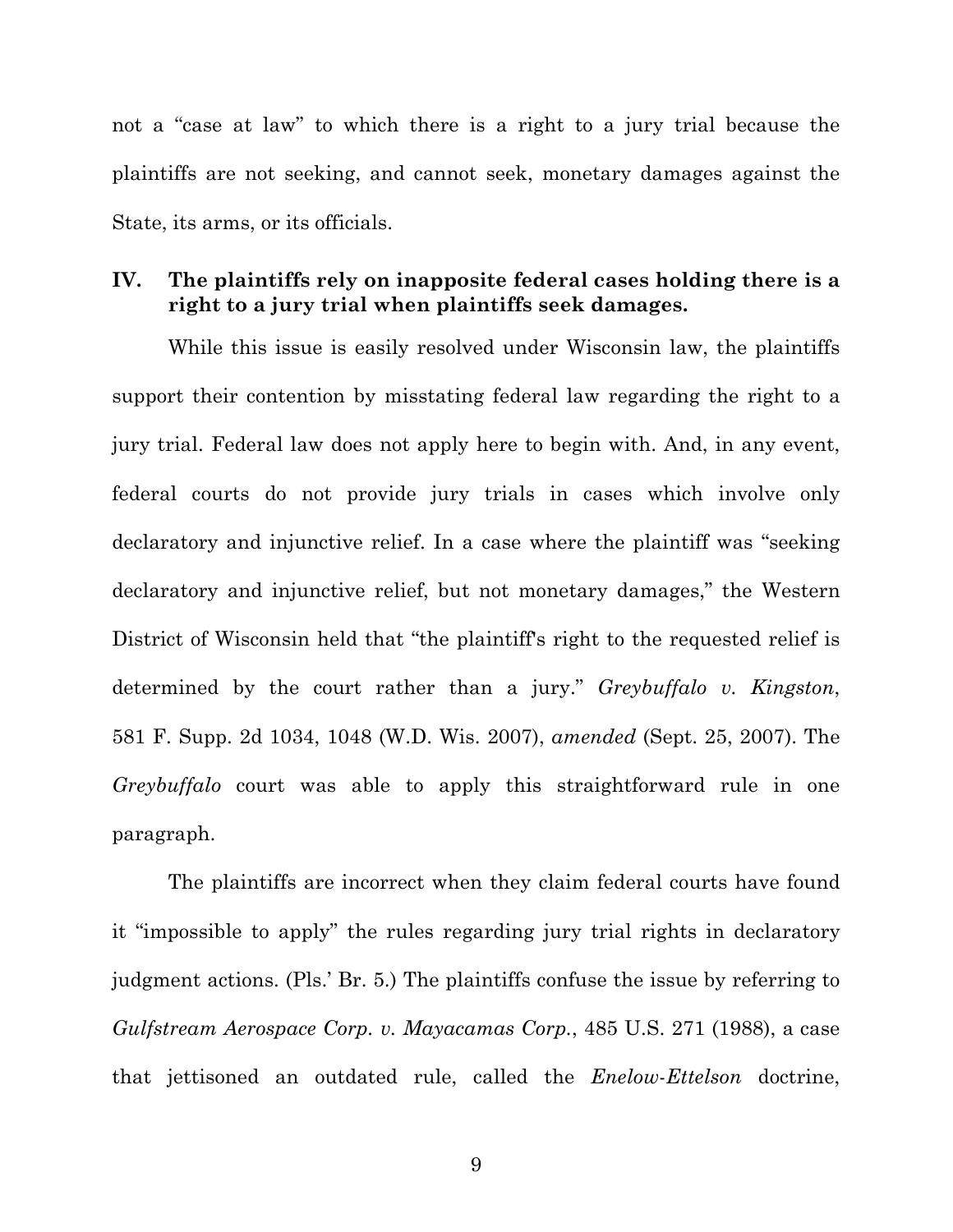regarding whether "certain orders that stay or refuse to stay judicial proceedings are considered injunctions and therefore are immediately appealable." *Id.* at 279. The *Gulfstream* case had nothing to do with the right to a jury trial in declaratory judgment actions.

Further, the federal cases holding that there is a right to a jury trial in claims for damages under 42 U.S.C. § 1983 do not assist the plaintiffs, even if they did otherwise apply, because those holdings were based on the plaintiffs' request for monetary damages. For example, in *City of Monterey v. Del Monte Dunes at Monterey, Ltd.*, 526 U.S. 687, 709 (1999), the Supreme Court held "that a § 1983 suit seeking legal relief is an action at law within the meaning of the Seventh Amendment." The court reached this result because the plaintiff sought "damages for the unconstitutional denial of such compensation. Damages for a constitutional violation are a legal remedy." *Id.* at 710. The request for damages likewise distinguishes this case from *Loesel v. City of Frankenmuth*, 692 F.3d 452 (6th Cir. 2012) and *Reid v. Rolling Fork Public Utility District*, 979 F.2d 1084 (5th Cir. 1992), both of which sought damages for allegedly unconstitutional conduct. *Loesel*, 692 F.3d at 460 ("As a remedy, they sought \$4 million in compensatory damages."); *Reid*, 979 F.2d at 1090 (referencing "jury's finding of no damages"). In none of these cases did the plaintiffs seek to have a statute declared unconstitutional on its face, as the plaintiffs seek here. As under Wisconsin law, the plaintiffs can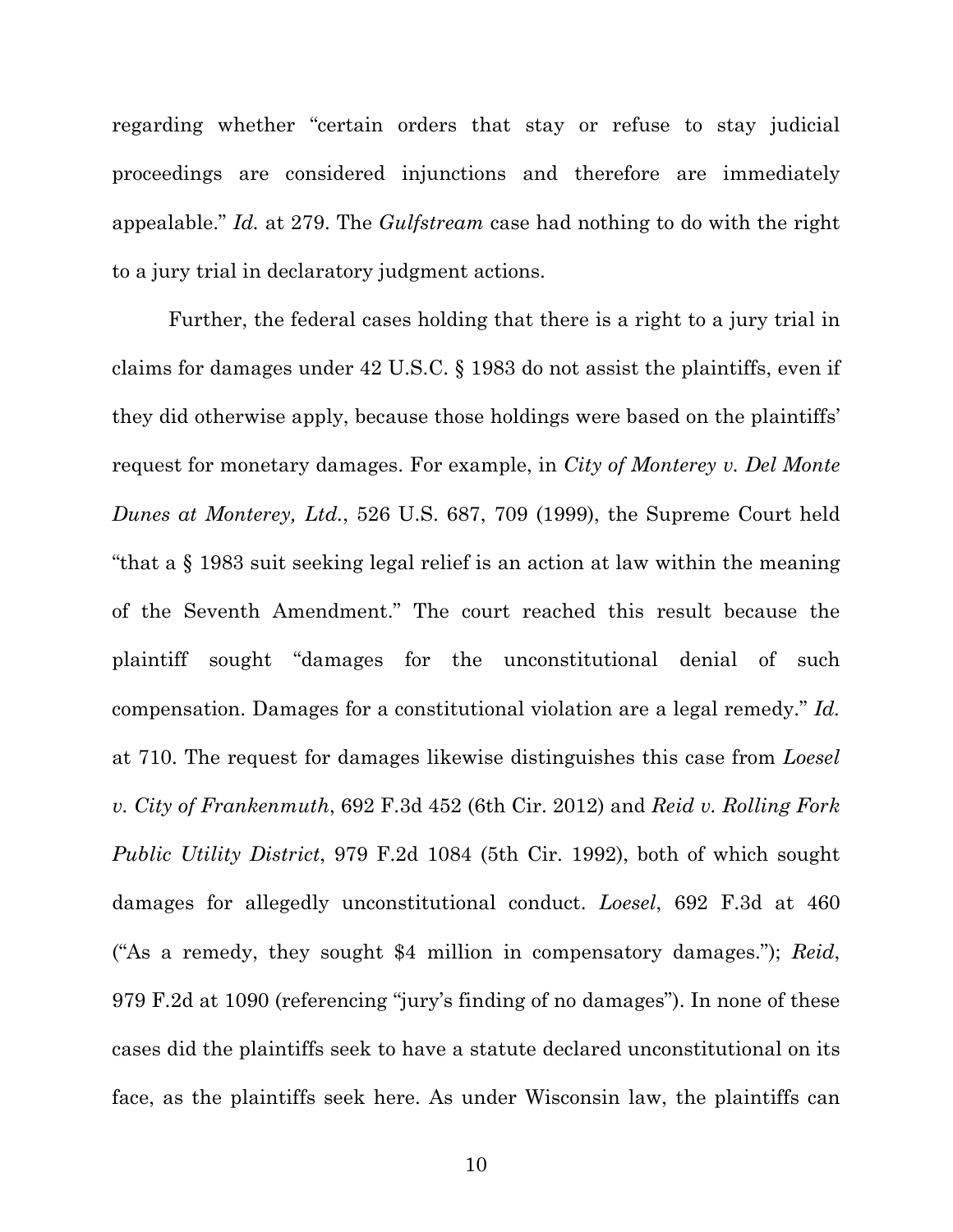cite no federal authority for using a jury to determine factual issues when plaintiffs seek only a declaration that a statute is unconstitutional but do not seek monetary damages.

Lastly, the plaintiffs incorrectly analogize this case to the common law action of trespass. Justice Scalia's concurrence in *City of Monterey*, relied upon by the plaintiffs, shows why this comparison is inapt. Justice Scalia reasoned that the

Seventh Amendment question before us, therefore, is whether a tort action *seeking money damages* was a 'suit at common law' for which a jury trial was provided. The answer is obviously yes. Common-law tort actions were brought under the writs of trespass and trespass on the case.

*Id.* at 729 (Scalia, J., concurring in part and concurring in the judgment) (emphasis added). In contrast, this is not a "tort action seeking damages"; it is a state declaratory action asking the court to rule that a statute is unconstitutional. Under both Wisconsin and federal law, this is an issue of law for the court, not an issue of fact for the jury.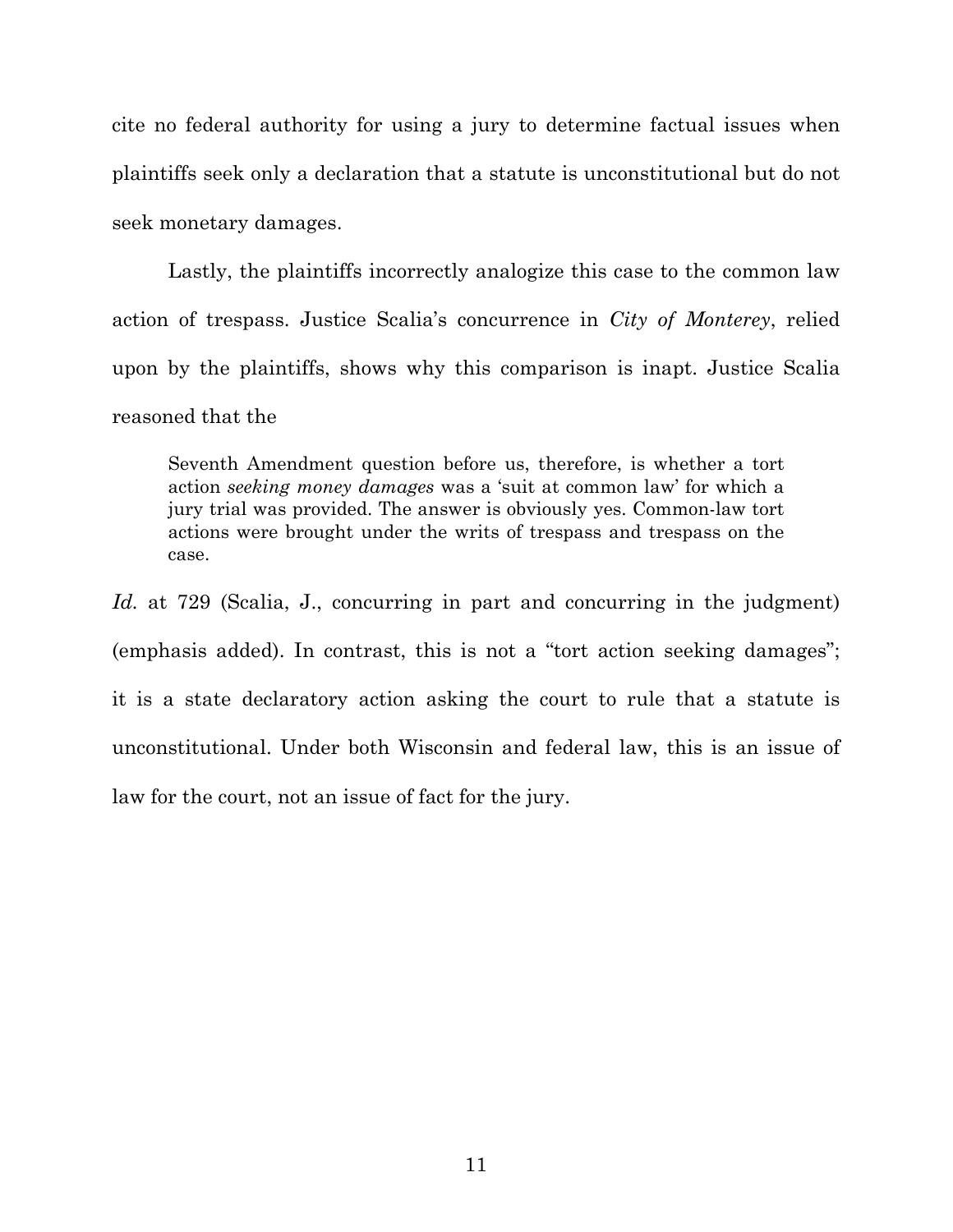#### **CONCLUSION**

For the foregoing reasons and those stated in Secretary Brancel's opening brief, the Court should deny the plaintiffs' request for a jury trial.

Dated this 24th day of July, 2017.

Respectfully submitted,

BRAD D. SCHIMEL Wisconsin Attorney General

Electronically signed by:

/s/Brian P. Keenan BRIAN P. KEENAN Assistant Attorney General State Bar #1056525

JODY J. SCHMELZER Assistant Attorney General State Bar #1027796

Attorneys for Defendants

Wisconsin Department of Justice Post Office Box 7857 Madison, Wisconsin 53707-7857 (608) 266-0020 (608) 266-3094 (608) 267-2223 (Fax) keenanbp@doj.state.wi.us schmelzerjj@doj.state.wi.us